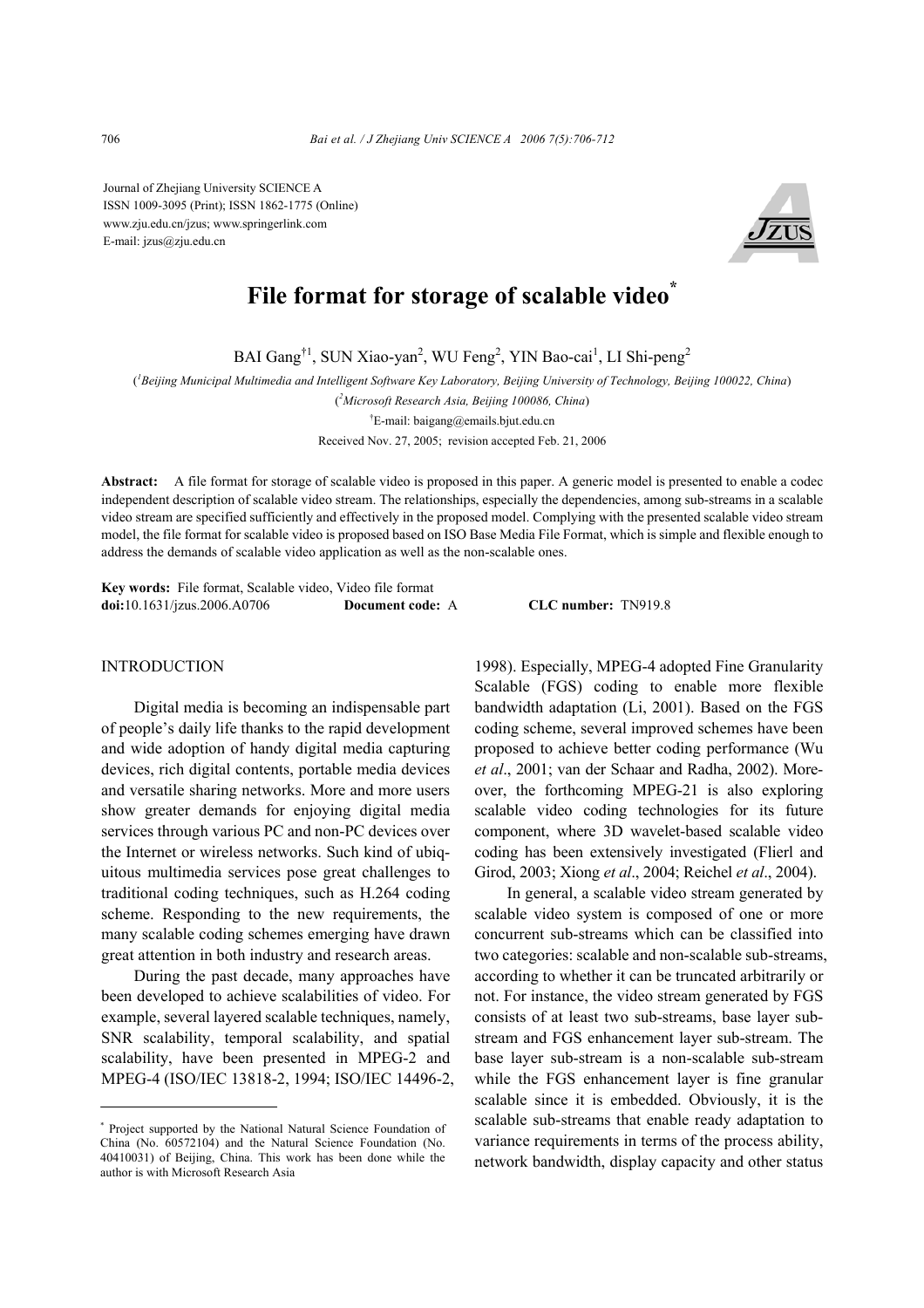by reshaping manipulations directly on the compressed data.

On the other hand, scalable video stream has created new challenges to video file format. To fit different application scenarios, various combinations of sub-streams need to be effectively produced. Moreover, there are light or heavy dependencies among these sub-streams which should be taken into account during scalable stream reshaping. However the mainstream file formats designed for traditional video content lack power in supporting scalablerelated features. The ISO Base Media File Format (BMFF) (ISO/IEC 14496-12, 2004) is a typical one which has been widely accepted for storage and exchange of normal digital media and was adopted by MP4 file format (ISO/IEC 14496-14, 2004) and AVC file format (ISO/IEC 14496-15, 2004).

Due to the new features introduced by scalable coding method, new requirements have been presented to video storage, delivery and experience which cannot be fully and efficiently supported by traditional media file format. Thus, some file formats have been developed for scalable video (Visharam *et al*., 2004; Mukherjee and Said, 2002; Singer and Visharam, 2005). But the scalable video models presented in (Visharam *et al.*, 2004) cannot sufficiently describe the dependency among sub-streams and the file format defined in (Mukherjee and Said, 2002) is not backward compatible with ISO BMFF. The dependency among sub-streams is fully but redundantly represented since each sub-stream contains the IDs of all the sub-streams on which it depends either directly or indirectly (Singer and Visharam, 2005). Therefore, a storage file format of scalable video independent of coding method is proposed in this paper to enable the best visibility of and access to the scalable features, and to enhance the opportunities for the interchange and interoperability of scalable video.

The storage file format for scalable video presented in this paper is based on the ISO BMFF which is described in detail in (ISO/IEC 14496-12, 2004). All the features of ISO BMFF, such as object-oriented file structure and so on, are readily inherited. In order to address the demands of both different kinds of scalabilities and variable coding methods, a generic scalable video stream model is first proposed in this paper. Based on the presented model, a new file format is presented to effectively support scalable video application as well as the traditional ones.

The paper is organized as follows. In Section 2, a generic model of scalable video stream is proposed. Section 3 describes the new file format in detail and gives an example. Finally, Section 4 concludes this paper.

# GENERIC MODEL OF SCALABLE VIDEO STREAM

In order to develop a codec-independent file format, we need to propose a model of scalable video stream to describe the relationship among substreams generally. Before proposing the generic model of scalable video stream, three important concepts, presentation, presentation group and ensemble, on scalable video are introduced in this section first.

#### **Presentation, presentation group and ensemble**

As aforementioned, a scalable video stream consists of one or more scalable and non-scalable sub-streams which can be grouped into different sets to offer different presentation of the video. In this paper, each valid generation of a scalable video presented to user or application for consumption is called a presentation of the scalable video. Moreover, a set of sub-streams that offers a valid presentation is called a presentation group. The key feature of a presentation is that all the sub-streams in a presentation group combined together can be decoded to generate an acceptable underlying exhibition. Each presentation is associated with a set of sub-streams among which certain dependencies existed.

In addition, to describe a scalable video more precisely, we introduce another concept in this paper: ensemble. An ensemble is a collection of sub-streams associated with a single video such that any presentation group of the video is either fully inside the ensemble or completely outside the ensemble. It is disallowed that a presentation group contains sub-streams from different ensembles. In other words, each sub-stream of the scalable video stream can only belong to one ensemble. Furthermore, an ensemble should be created by a single encoder and decoded by a single decoder.

Here, we use a scalable video stream generated by Scalable Video Model (SVM) 3.0 (Reichel *et al*.,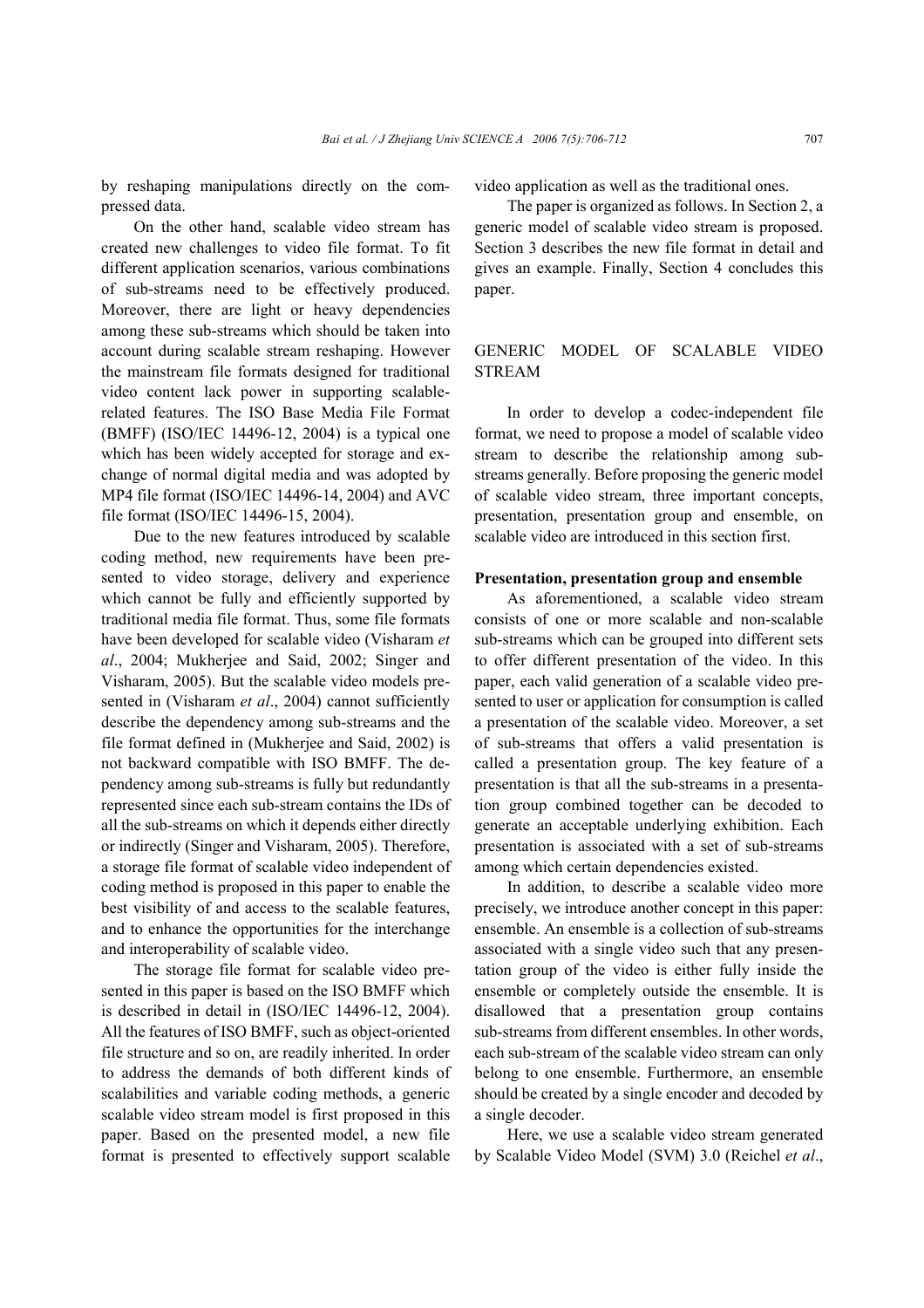2004) as an example to further clarify the meaning of presentation and ensemble. As shown in Fig.1a, the exemplified scalable video stream contains eight sub-streams (numbered from 0 to 7) with different frame rates (say 7.5 fps, 15 fps or 30 fps), bit rates (say from 32 kbps to 256 kbps) and resolutions (CIF or QCIF). In Fig.1b, we illustrate some presentations provided by different sub-stream sets. For instance, the presentation group II is composed of sub-stream 0 and sub-stream 1 to provide a presentation at QCIF-15 fps-41 kbps.



| Present<br>group | Sub-streams   | Frame size | Frame rate<br>(fps) | Bit rate<br>(kbps)<br>32 |  |
|------------------|---------------|------------|---------------------|--------------------------|--|
| I                | 0             | QCIF       | 7.5                 |                          |  |
| П                | 0,1           | QCIF       | 15                  | 41                       |  |
| Ш                | 0,2           | QCIF       | 7.5                 | 66                       |  |
| IV               | 0,1,2,3       | QCIF       | 15                  | 80                       |  |
| V                | 0,1,2,3,4     | <b>CIF</b> | 15                  | 88                       |  |
| VI               | 0,1,2,3,4,5   | <b>CIF</b> | 30                  | 115                      |  |
| <b>VII</b>       | 0,1,2,3,4,6   | <b>CIF</b> | 15                  | 222                      |  |
| <b>VIII</b>      | 0,1,2,3,4,5,6 | <b>CIF</b> | 30                  | 256                      |  |
|                  |               | (b)        |                     |                          |  |

**Fig.1 Exemplified scalable stream of MPEG SVM. (a) Sub-streams; (b) Presentations and presentation groups** 

Notice that in scalable video stream, each presentation group may also be scalable. That is, a subset of sub-streams extracted from a presentation group can form another valid presentation. For example, as denoted in Fig.1b, presentation group II and group III can be extracted from presentation group IV. However, an arbitrary set of sub-streams may not be a presentation group. For example, the set of substream 1, sub-stream 2 and sub-stream 3 is not a presentation group since it depends on sub-stream 0 which is a base layer sub-stream to be decodable. In fact, it is at least one of the base layer sub-streams that should be included in every presentation.

On the other hand, a presentation should be fully independent from any other sub-streams out of the presentation group to be decodable. In other words, all the sub-streams needed to provide the presentation should be involved in the corresponding presentation group. For instance, to achieve the presentation II with QCIF-15 fps-41 kbps, only the sub-stream 0 and sub-stream 1 are necessary. As a consequence, when a presentation is chosen for a scalable video, all the sub-streams in the presentation group should be selected. Nevertheless, the data blocks of each scalable sub-stream in the presentation can be dropped or scaled to enable further adaptation.

As mentioned before, it is forbidden that a presentation group contains sub-streams from different ensembles. Therefore, all the sub-streams of the exemplified scalable stream belong to one ensemble because that presentation group VIII contains all the sub-streams.

# **DAG model of scalable video stream**

Regarding the two concepts described above, the sub-streams together with the relationships inherited among the sub-streams is abstracted into a directed acyclic graph (DAG). A DAG *G* is composed of a set of directed edges {*V*} and a set of nodes {*E*}, i.e., *G=* {*V*, *E*}, *V*={*v*0, *v*1, …, *vN*}, *E*={*e*0, *e*1, …, *eM*} and *vk=*  $(e_i, e_j)$ , if and only if  $e_i$  has directed edges point to  $e_i$ (Jiang, 2001).

An exemplified DAG *G* is shown in Fig.2, which reflects the sub-streams and the relationships among the sub-streams illustrated in Fig.1. Here  $G=\{V, E\}$ ,



**Fig.2 The DAG** *G* **of the scalable stream shown in Fig.1**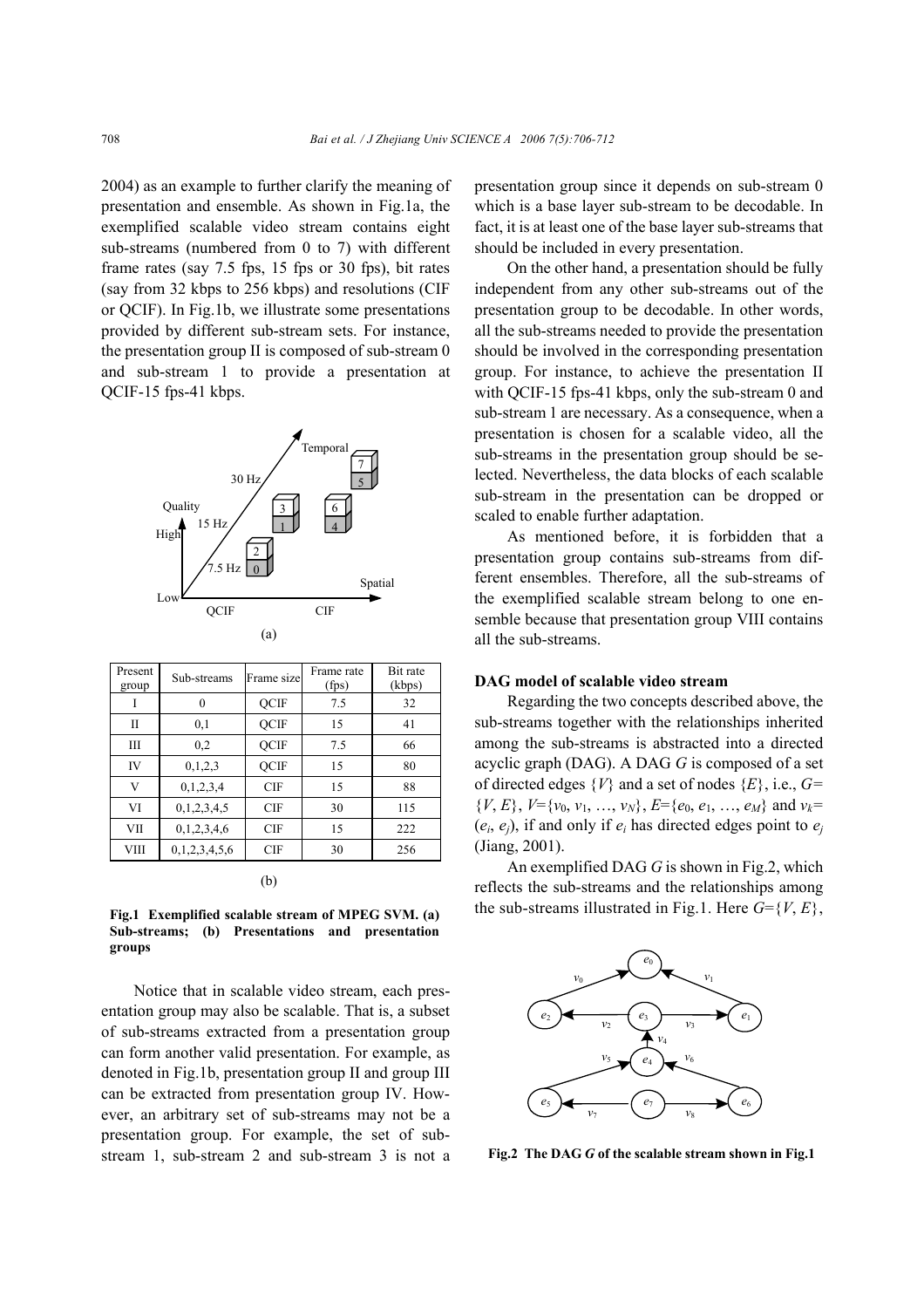$V = \{v_0, v_1, \ldots, v_8\}, E = \{e_0, e_1, \ldots, e_7\}.$  Each node  $e_i$  of graph *G* indicates a sub-stream *i* in the scalable video stream together with its property (e.g., frame rate, size, quality, and so on). The property of one node implies that the sub-stream combined with its dependent sub-streams can provide a presentation complying with the specified property. The dependencies among sub-streams are described by edges in DAG. There is no directed edge starting and ending at the same node in the DAG model because it does not make sense for a sub-stream.

To unambiguously and effectively describe the dependencies among sub-streams, some constrains are presented in forming the DAG model. First, we limit the dependency described in the model to be the direct dependency only. That is, two nodes in graph *G* are connected by a directed edge if and only if the two sub-streams have direct dependency determined by the scalable video generation method. As shown in Fig.2, there is a directed edge pointing from  $e_2$  to  $e_0$  in graph *G* which means that sub-stream 2 directly depends on sub-stream 0. In contrast, sub-stream 3 actually depends on sub-stream 0, in addition to sub-stream 1 and sub-stream 2, in decoding, though there is no edge between  $e_3$  and  $e_0$  due to the absence of direct dependency. Second, no matter directly or indirectly, if  $e_i$  is dependent on  $e_i$ , then  $e_i$  will belong to DAG  $G$  only if  $e_i$  is inside too. Finally, it is only one node that has no output edge in a DAG *G*, which is regarded as the base layer in the scalable video. If a DAG model has more than one base layer node, we strongly recommend separating it into two independent DAGs. Although it causes a bit overhead, it will significantly reduce the complexity of the scalable stream model. Due to the aforementioned constraints, it can be seen that each graph *G* can readily represent an ensemble of the scalable stream.

On the other hand, the presentations of scalable video stream are not explicitly described in the proposed model, but can be automatically generated in the model. To achieve a presentation meeting certain requirements on frame rate, size, quality and so on, a node in the DAG with the closest properties are selected first. Then, by searching the DAG from the selected node, a sub-graph will be given for the presentation. All the nodes inside the sub-graph compose the corresponding presentation group. For example, if a presentation of CIF-30 fps-115 kbps is required, then

the node  $e_5$  in Fig.2 is selected adaptively. Starting from node  $e_5$ , we get a sub-graph  $G_1$  from  $G$  by searching the paths from  $e_5$  to  $e_0$ , which are defined as  $G_1 = \{V_1, E_1\}, V_1 = \{v_0, v_1, v_2, v_3, v_4, v_5\}$  and  $E_1 = \{e_0, e_1, e_2, e_3, v_4, v_5\}$ *e*2, *e*3, *e*4, *e*5}. Consequently, the presentation group VI shown in Fig.1b is successfully achieved.

Furthermore, as the proper presentation group is selected, all sub-streams included in the group are able to be appended or removed from the presentation group according to the dependency, except the base layer. In each sub-graph *Gi*, the base layer is the mandatory data and should be included in every presentation.

#### FILE FORMAT OF SCALABLE VIDEO

Utilizing the generic DAG model of scalable stream presented in Section 2, a file format based on ISO BMFF is proposed for scalable video stream in this section. It fully takes advantages of the ISO BMFF. In other words, the scalable video stream will be stored using the existing features provided by ISO BMFF, such as sample, track, media information, media data container and so on.

Compliant with the ISO BMFF, the whole scalable video stream is managed by a single track and each sub-stream inside the scalable stream is presented by layering structure. Assume that the scalable video stream is composed of a sequence of contiguous Network Abstraction Layer (NAL) units. Similar with ISO BMFF, the NAL units that are to be processed at the same instant in time shall constitute a sample. It means that if two or more NAL units have the same time stamp, then they should be in the same sample. Moreover, in a sample, the NAL units belonging to the same sub-stream form a layered sample. Then all the layered samples of the scalable stream are classified into different layers by Sample to Group Box ("sbgp") defined in ISO BMFF. Generally, the layered samples belonging to the same sub-stream are classed into the same layer. An example of layered sample, sample and layer is presented in Fig.3. Notice that in the proposed file format, layered sample rather than sample is utilized as the basic unit to be processed. Thus, the Sample to Group Box provided by ISO BMFF is modified to categorize the layered sample instead of sample.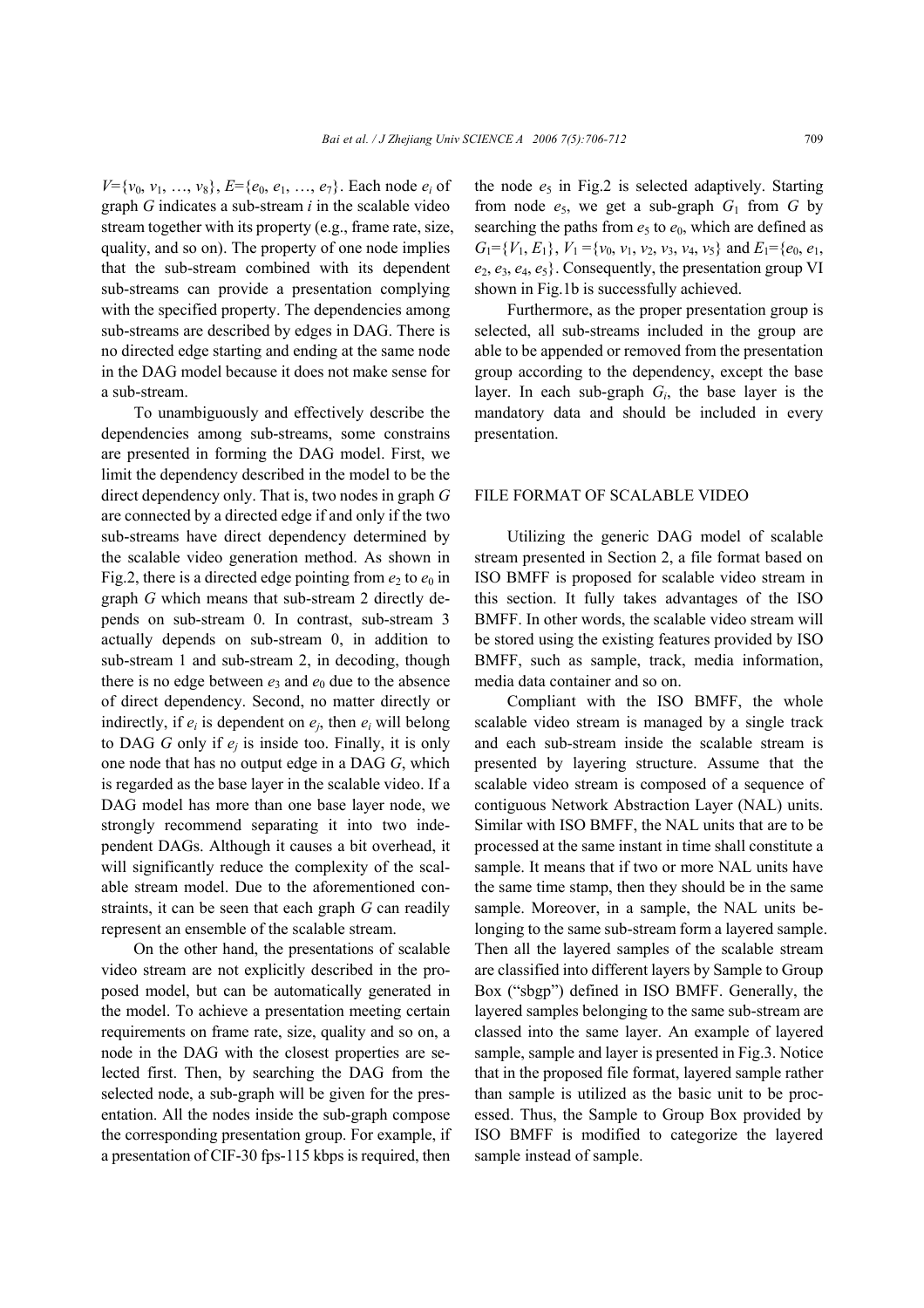On the other hand, in the proposed file format, new boxes are introduced to support the new features of scalable video based on the DAG model. First, the box named as SVC Layer Description Entry is presented to describe the properties and stream dependency of different layers. Then the box, Layered Sample Information box, is proposed to depict the size information on each layered sample. In the following, the definition of the boxes are given in the syntax description language (SDL) defined in MPEG-4 (ISO/IEC 14496-2, 1998).

# **SVC Layer Description Entries**

```
BoxTypes: "svcl"; 
Container: Sample Group Description Box 
     ("sgdb") (Reichel et al., 2004); 
Mandatory: No; 
Quantity: Zero or more. 
1. Syntax 
aligned(8) class SVCLayerEntry() extends VisualSam-
pleGroupEntry ("svcl") { 
  unsigned int(8) layerNumber; 
   unsigned int(16) avgBitRate; 
   unsigned int(16) avgFrameRate; 
   unsigned int(32) width; 
   unsigned int(32) height; 
   unsigned int(8) dependencyCount; 
   int i; 
  for (i=0; i \leq -\text{dependentcvCount}; i++) {
     unsigned int(32) dependent_layerNumber; 
     unsigned int(32) dependent_type; 
     } 
}
```
# 2. Semantics

*layerNumber* is a non-negative integer which

indicates the number of a layer, with the base layer being numbered as one and all enhancement layers being numbered as two or higher.

*avgBitRate* gives the bit rate that the layer combined with other depended layers can present.

*avgFrameRate* gives the frame rate that the layer combined with other depended layers can present. The first byte describes the fractional part with unit 1/256 and the second byte describes the integer part.

*width* gives the width of picture that the layer combined with other depended layers can present.

*height* gives the height of picture that the layer combined with other dependent layers can present.

*dependencyCount* gives the number of layers that the current layer directly depends on.

*dependent\_layerNumber* is the number of the layer that the current layer directly depends on.

*dependent type* specifies the dependency type of the layer indicated by *dependent\_layerNumber*. Details are shown in Table 1.

**Table 1 Dependent type** 

| Dependent-type | Spec. of the dependent-type |
|----------------|-----------------------------|
| "unel"         | Unknown enhance layer       |
| "teel"         | Temporal enhance layer      |
| "spel"         | Spatial enhance layer       |
| "quel"         | Quality enhance layer       |

# **Layered Sample Information box**

BoxTypes: "lsif"; Container: Sample Table Box ("stbl") (Reichel *et al*., 2004); Mandatory: No; Quantity: Zero or more.



**Fig.3 An example of layered sample, sample and layer**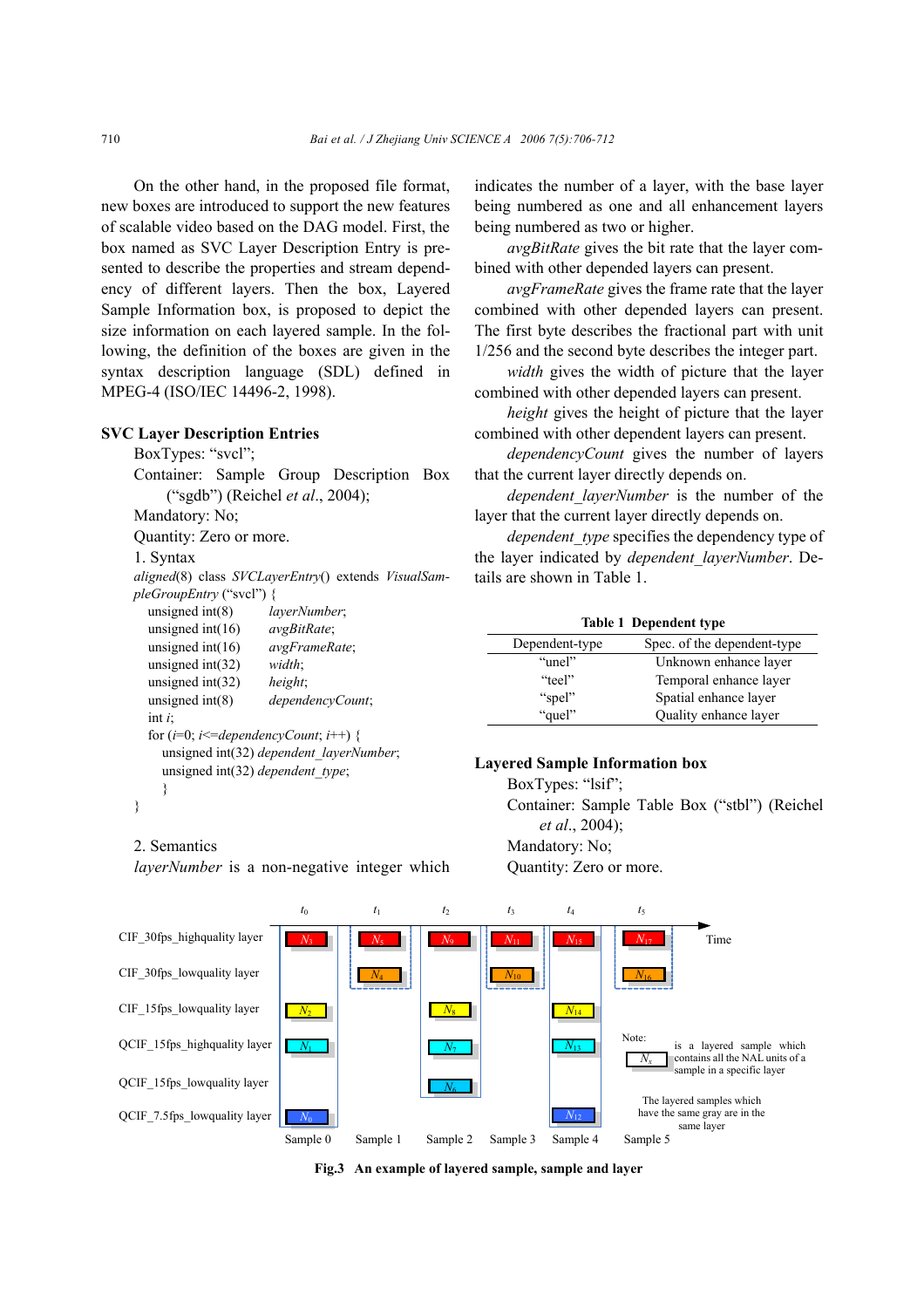#### 1. Syntax

```
aligned(8) class LayeredSampleInfoBox extends 
FullBox("lsif", version=0, 0) { 
   unsigned int(24) reserved=0; 
   unisgned int(8) field_size; 
   int i,j; 
  for(i=0; i < sample_count; i++) {
     unsigned int(16) layered_sample_count; 
      for(j=0; j<layered_sample_count; j++) { 
          unsigned int(field_size) entry_size; 
       } 
     } 
   }
```
#### 2. Semantics

*version* is an integer that specifies the version of this box.

*field size* is an integer specifying the size in bytes of the entries in the following table; it shall take the value 1, 2 or 4.

*sample count* is an integer that gives the number of samples in the track, which can be found in Sample Description Box ("stsd") defined by ISO BMFF.

*layered\_sample\_count* is an integer that gives the number of layered samples in a sample.

*entry size* is an integer specifying the size of a layered sample, indexed by its number in a sample.

#### **Example of the proposed file format**

The scalable video stream shown in Fig.1 is used as an instance in this subsection to illustrate the proposed file format. The dependency among substreams is described in Fig.2. According to the definition given before, the setting of the SVC Layer Description Entries is shown in Table 2.

In case a presentation with CIF-30 fps-115 kbps is required, the complied file parser is utilized to find

the best matching layer, *layer*6, in the SVC Layer Description Entries and go through the DAG generated from the SVC Layer Description Entries to result in a set of layers, that is *L*={*layer*6, *layer*5, *layer*4, *layer*3, *layer*2, *layer*1}. With the help of the Track Box ("trak") (ISO/IEC 14496-12, 2004) provided in ISO BMFF, the file parser can find the position of any sample and get the information, such as index, size and position of the layered samples in a sample, from Layered Sample Information Box. Moreover, the Sample to Group box ("sbgp") (ISO/IEC 14496-12, 2004) will tell whether the layered sample belongs to the set of candidate layers *L* or not. Finally, the data of selected layered samples will be sent to decoder to make the presentation available.

We have extended the tools of MPEG4IP-1.2 to create and parse the new format file proposed in this paper. The scalable video stream generated by SVM3.0 is used to test the file format. It can be verified that the proposed file format can successfully support scalable-related features of the exemplified scalable video stream as well as the non-scalable video streams. This file format has been proposed in (Bai *et al*., 2005) to MPEG.

# **CONCLUSION**

In this paper, a file format for storage of scalable video is proposed. A generic model of scalable video stream presented by directed acyclic graph is first proposed to enable a codec-independent description of scalable video stream. The relationships among sub-streams are specified sufficiently and effectively in the proposed model. Then, by taking advantages

|   |     | layerNumber avgBitRate avgFrameRate width |     |     |          | height dependencyCount dependent_layerNumber dependent type |        |
|---|-----|-------------------------------------------|-----|-----|----------|-------------------------------------------------------------|--------|
|   | 32  | 0x8007                                    | 176 | 144 | $\theta$ |                                                             |        |
| 2 | 41  | 0x000F                                    | 176 | 144 |          |                                                             | "teel" |
| 3 | 66  | 0x8007                                    | 176 | 144 |          |                                                             | "quel" |
| 4 | 80  | 0x000F                                    | 176 | 144 | 2        | 2                                                           | "quel" |
|   |     |                                           |     |     |          | 3                                                           | "teel" |
| 5 | 88  | 0x000F                                    | 352 | 288 |          | 4                                                           | "spel" |
| 6 | 115 | 0x001E                                    | 352 | 288 |          | 5                                                           | "teel" |
|   | 222 | 0x000F                                    | 352 | 288 |          | 5                                                           | "quel" |
| 8 | 256 | 0x001E                                    | 352 | 288 | 2        | 6                                                           | "quel" |
|   |     |                                           |     |     |          |                                                             | "teel" |

**Table 2 Setting of the exemplified scalable stream shown in Fig.1**